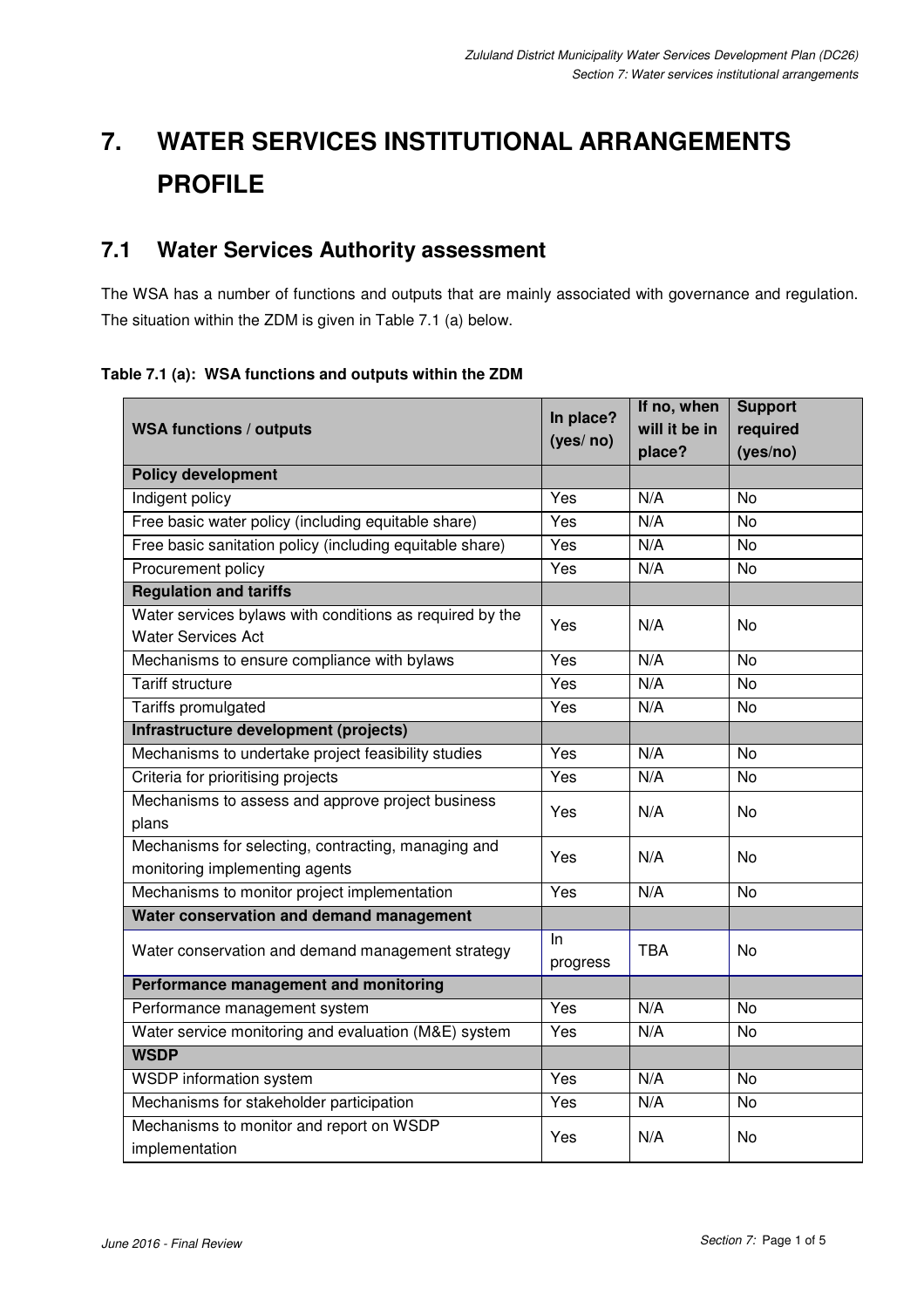#### **Table 7.1 (b): WSA functions and outputs within the ZDM**

| <b>WSA functions / outputs</b>                           | In place?<br>(yes/no) | If no, when<br>will it be in<br>place? | <b>Support</b><br>required<br>(yes/no) |
|----------------------------------------------------------|-----------------------|----------------------------------------|----------------------------------------|
| <b>WSP institutional arrangements</b>                    |                       |                                        |                                        |
| Criteria to select appropriate WSPs                      | Yes                   | N/A                                    | No.                                    |
| Mechanisms to contract, manage and monitor WSPs          | Yes                   | N/A                                    | N <sub>0</sub>                         |
| Mechanisms to approve WSP business plans                 | Yes                   | N/A                                    | No                                     |
| <b>WSA overall capacity</b>                              |                       |                                        |                                        |
| Sufficient staff and systems to fulfil all WSA functions | Yes                   | N/A                                    | No                                     |
| Other (state)                                            |                       |                                        |                                        |

### **7.2 By-laws affecting water services**

ZDM has worked extensively on the development of a water services policy and by-laws for the district. The documents were finalised by June 2008 and approved by Council. The by-laws have since been promulgated and are being enforced throughout. The documents are available on the ZDM website at www.zululand.org.za for information.

## **7.3 Water services providers' institutional arrangements**

ZDM was awarded the Water Services Authority function in 2003 as part of the division of powers and functions amongst municipalities. The allocation of the water services function then resulted in a Section 78 investigation to be done to determine the most appropriate water services provider arrangements to provide water services in the district at the time and in future.

The investigation started off by determining the status quo with water services provision in the district at the time. A survey was done of all infrastructure assets, all costs related to water services were compiled and ring fenced, and staff organograms with vacant positions were drafted. It was known that the status quo situation was below the ideal and therefore and exercise was done to assess the current gaps and compile a model based on the existing WSP arrangements at the time, but only operating at the ideal level of service provision. This model was then compared with different scenarios of possible restructuring to determine the most appropriate long term WSP arrangement. The following WSP options were considered at the time:

- Option 1 (Internal WSP) ZDM creates an internal department that is responsible for water services provision throughout the entire district
- Options 2 (Partly internal and partly external) At the time two of the municipalities, namely Ulundi and Nongoma Municipalities, had insufficient capacity to perform the water provision function in their respective areas and it was clear that ZDM would have to take over the service in these areas in any event. The remaining three municipalities, namely uPhongolo, eDumbe and Abaqulusi did however pose potential to provide the service themselves and act in combination as an external WSP to ZDM. This option was therefore also considered and costed.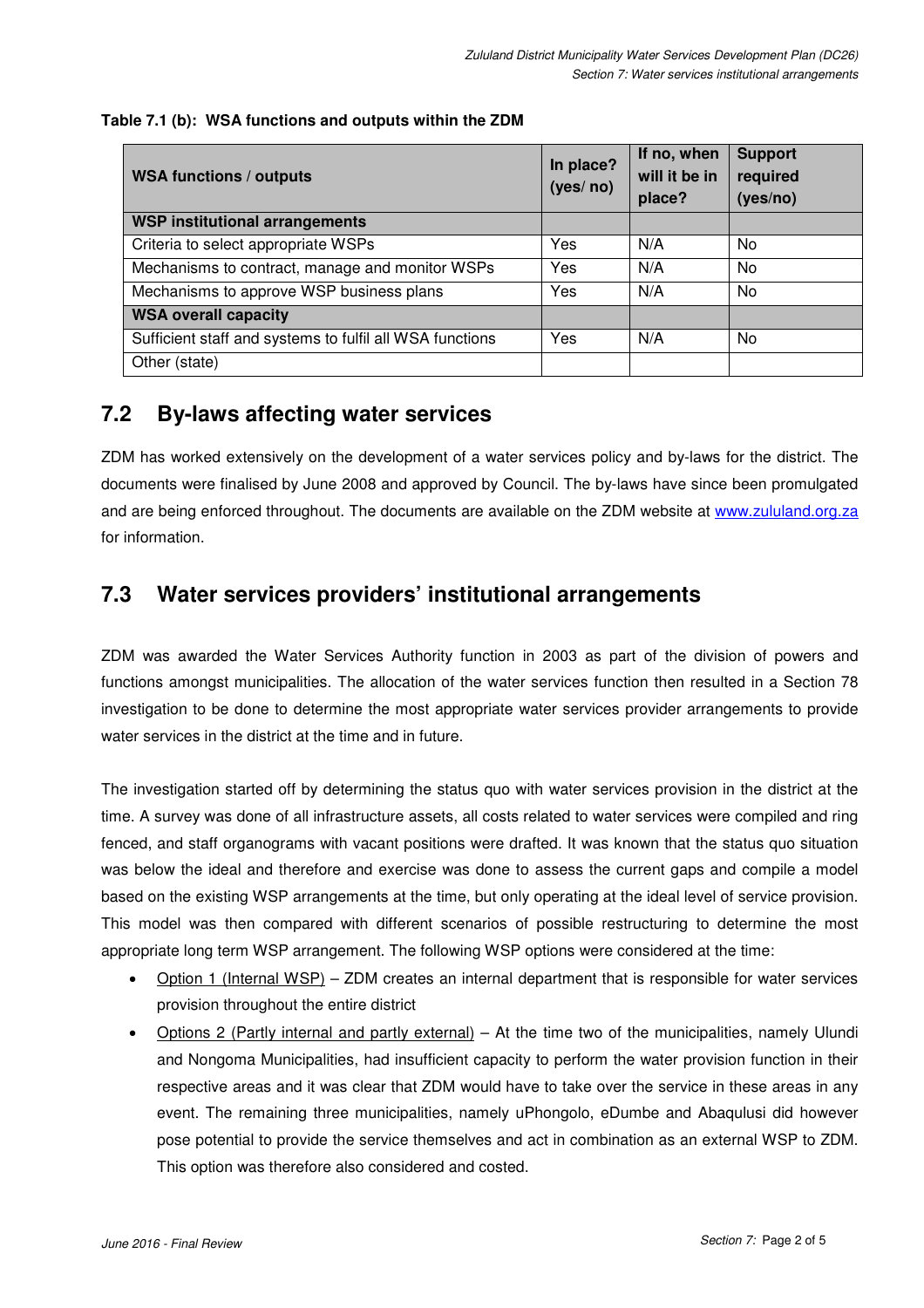• Option 3 (Partly internal and partly external) – The option was also considered whereby the bulk services were separated out and the scenario considered where ZDM provides the bulk services throughout the district. The reticulation service would then be provided also by ZDM in the Ulundi and Nongoma municipal areas and again by the uPhongolo, eDumbe and Abaqulusi municipalities in their respective areas.

A number of key issues were identified during the assessment that had a significant influence on the eventual decision making process, as follows:

- Contracting the provision function out to an external provider (private sector or water board) was viewed as a potential risk in that such an institution would be focused on profit making rather than the long term preservation of the WSA assets. Such contracts are typically between 20 and 30 years and the risk is that assets are maintained only to the minimum level required during this time and that only the minimum required effort and money is spend on O&M activities and thereby maximising profits. This can be managed by the WSA to a large extend but only if the WSA have the systems in place to perform proper monitoring and evaluation of the provider. It was agreed at the time that ZDM would not be in an immediate position to do that.
- Due to the huge backlogs in the district ZDM is still in the middle of a massive infrastructure roll-out process and will be for the next 15 years still. During this time many old plants and schemes will be de-commissioned and taken over by new infrastructure from the regional schemes. This will therefore have a constant impact on staff and lead to regular restructuring taking place. The constant changing situation will therefore make it difficult to enter into long-term contracts for external service providers and it was felt that this transformation process could be more easily managed internally.
- Skilled senior management is needed at various levels in the organograms irrespective of which service provision options are being considered. These skilled personnel can only be attracted with the appropriate salary levels and due to the costs involved and the shortage of skills should be utilised as effectively as possible. There was a definite benefit in scale identified in applying costly resources over the biggest possible area. Therefore the ability of certain institutions, for instance a rural local municipality, to attract these skills were questioned and taken into consideration during the final decision making process.
- During the assessment it also became clear that certain specialised skills and functions should rather be outsourced than developed in-house. One example is mechanical and electrical expertise, which are needed on an ad-hoc basis and makes sense to contract in when needed.
- From the start there was a distinction made between bulk and reticulation infrastructure. In the case of water supply the bulk infrastructure was considered to be the abstraction, treatment and conveyance up to the main storage reservoirs. In the case of sewerage that bulk was considered to be mainly the sewage works. A split in the bulk and reticulation service provision was considered throughout and even with the internal option it made sense to keep the functions separate up to a certain management level.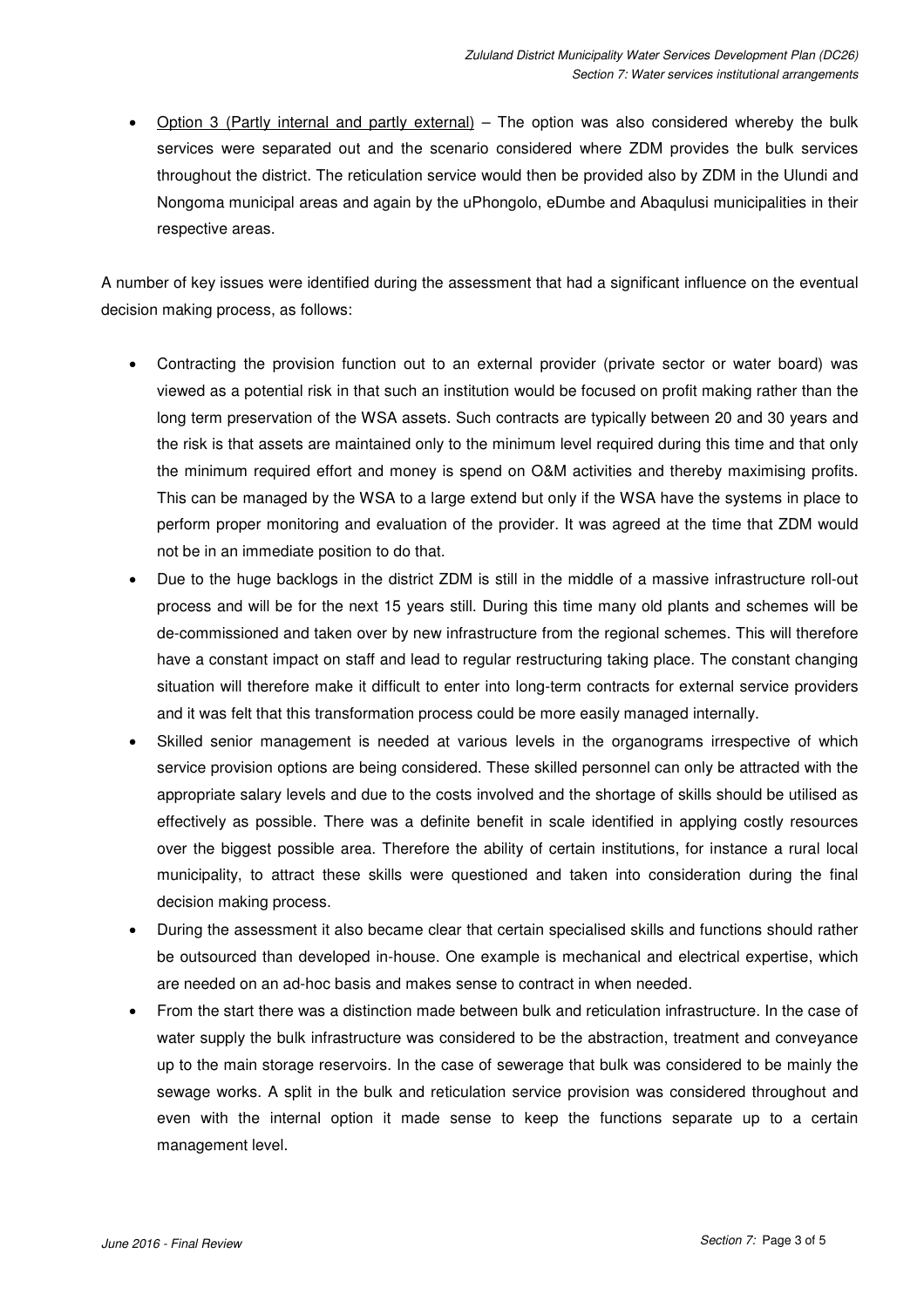• This district also poses physical constraints in terms of access routes from various places, travel times and other logistical considerations that had to be taken into account for all options that were considered.

Each of the options was costed and the results are shown in Table 7.3 (a) below. The table summarises the costs associated with each option that was considered and the estimates were done not only for the current year but forecasts were done up to year 5 and year x, where all consumers will have access to services.

|               |                   | <b>Ops Costs</b> | <b>Pers Costs</b> | <b>Total Costs</b> |
|---------------|-------------------|------------------|-------------------|--------------------|
| <b>YEAR1</b>  | <b>Status Quo</b> | R 44,304,250     | R 28,611,470      | R 72,915,720       |
|               | Comparator        | R 52,294,431     | R 49,781,179      | R 102,075,610      |
|               | Option 1          | R 80,923,910     | R 15,388,264      | R 96, 312, 174     |
|               | Option 2          | R 52,168,593     | R 51,058,679      | R 103,227,272      |
|               | Option 3          | R 85,530,263     | R 16,228,825      | R 101,759,088      |
|               | Option 1          | R 84, 298, 424   | R 16,960,203      | R 101,258,627      |
| <b>YEAR 5</b> | Option 2          | R 52,163,074     | R 50,882,541      | R 103,045,615      |
|               | Option 3          | R 83,991,628     | R 17,684,455      | R 101,676,083      |
|               | Option 1          | R 79,343,627     | R 22,920,648      | R 102,264,275      |
| <b>YEARN</b>  | Option 2          | R 52,178,163     | R 52,270,810      | R 104,448,959      |
|               | Option 3          | R 79,856,990     | R 23,544,969      | R 103,401,959      |

#### **Table 7.3 (a): Summary of Costs**

The different options were also rated in terms of the following selected criteria:

- Environmental sustainability
- Financial sustainability
- Efficiency of management proposed structure
- Efficiency of customer care
- Efficiency to perform maintenance of assets

On the basis of the above criteria it appeared that Option 1 was likely to achieve the best overall performance in terms of services delivery in the district. Option 3 followed with Option 2 being the least sustainable. As may also be noted one of the key determinants in this rating system related to personnel and institutional arrangements. Structural arrangements, staff numbers and staff levels proved to be more efficient in Option 1 due to it being a single entity. This results in minimisation of duplication which is not the case in Options 2 and 3 owing to the inherent geographical and institutional split in the services provisioning function.